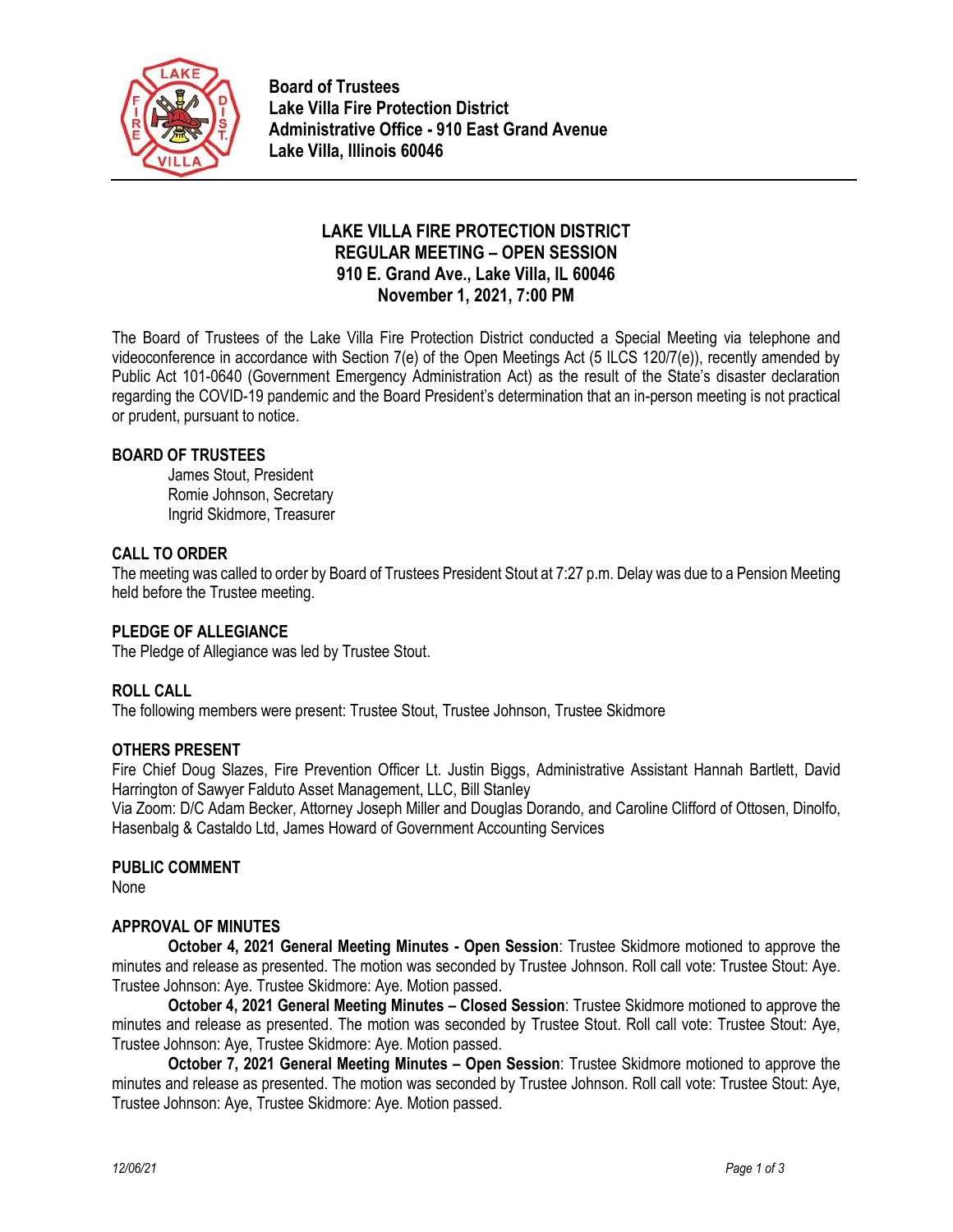

**Board of Trustees Lake Villa Fire Protection District Administrative Office - 910 East Grand Avenue Lake Villa, Illinois 60046**

**October 7, 2021 General Meeting Minutes – Closed Session**: Trustee Skidmore motioned to approve the minutes and release as presented. The motion was seconded by Trustee Johnson. Roll call vote: Trustee Stout: Aye, Trustee Johnson: Aye, Trustee Skidmore: Aye. Motion passed.

### **FINANCIAL REPORTS**

**Financial Statements**: James Howard presented the District Financial Report for the five (5) months ended September 30, 2021 Fiscal Year 2022. Trustee Skidmore motioned to approve the Financial Report as presented. The motion was seconded by Trustee Johnson. Roll call vote: Trustee Stout: Aye, Trustee Johnson: Aye, Trustee Skidmore: Aye. Motion passed.

**Treasurer's Report**: Treasurer Skidmore presented the Bill List for October 5 through November 1, 2021. Trustee Stout motioned to approve payment of bills including two (2) payroll periods in the amount of \$398,962.10. Trustee Johnson motioned to approve the Treasurer's Report as presented. The motion was seconded by Trustee Stout. Roll call vote: Trustee Stout: Aye, Trustee Johnson: Aye, Trustee Skidmore: Aye. Motion passed.

#### **OLD BUSINESS**

**Tax Levy for Fiscal Year 2022-2023** – Approved Trustee Stout motioned to approve Ordinance 2021-11 Levy and assessing taxes for the Lake Villa Fire Protection District for Lake County for 2021. The motion was seconded by Trustee Johnson. Trustee Stout: Aye, Trustee Johnson: Aye, Trustee Skidmore: Aye. Motion passed.

**Day time staff time off** – Tabled **District Fraud Assessment** – Tabled **District Financial Approval Process** – Tabled

#### **NEW BUSINESS**

**Truth and Taxation Finding** - Tabled

**Employee Healthcare Insurance Renewal** - Tabled

**Resolution 2021 – 10 A Resolution of the Lake Villa Fire Protection District declaring certain district personal property surplus and directing disposition of same.** A resolution regarding the sale, lease, or exchange of personal property owned by the District that is no longer needed for fire protection purposes. Trustee Johnson motioned to approve Resolution 2021-09 as presented. The motion was seconded by Trustee Skidmore. Roll call vote: Trustee Stout: Aye, Trustee Johnson, Trustee Skidmore: Aye. Motion passed.

**Lateral Transfer** - Tabled

#### **Leave of Absence** - Tabled

**Regular Meeting Calendar for 2022** – Trustee Johnson motioned to approve a change of regular trustee meeting time to 5 o'clock pm effective January 1, 2022. The motion was seconded by Trustee Skidmore. Roll call vote: Trustee Stout: Aye, Trustee Johnson, Trustee Skidmore: Aye. Motion passed.

#### **ADMINISTRATION REPORTS**

**Fire Chief Slazes**: Reported 344 incidents in October 2021. An overview of October fire and EMS incidents was discussed.

**Fire Prevention Bureau**: Lt. Biggs reported on how beneficial 7(g) program has been in regard to work being performed outside of emergency duties relating to fire suppression or emergency medical services. An overview of October fire prevention month activities was discussed.